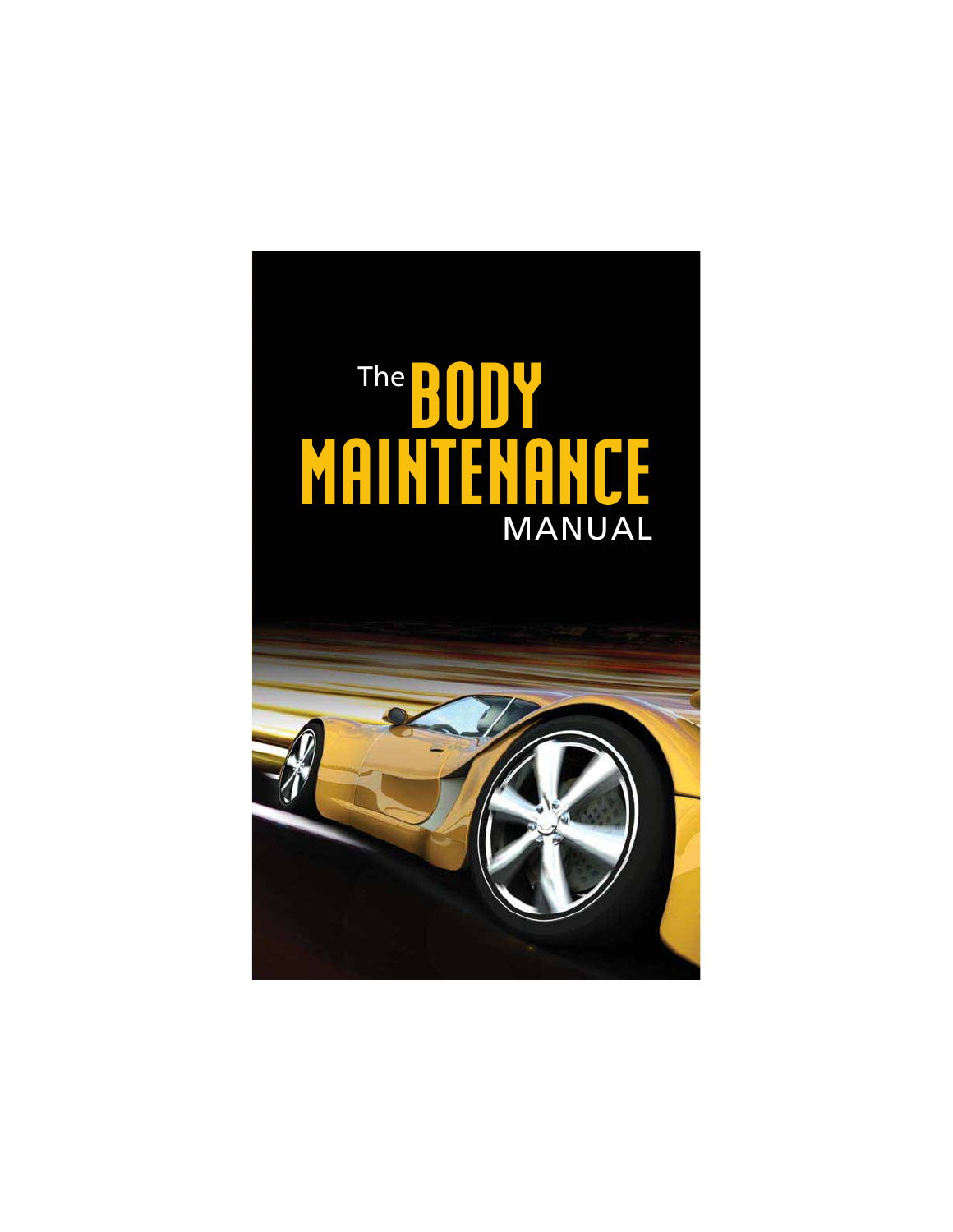### The BODY MAINTENANCE Manual The Road to a Healthier You

#### Hey Guys,

Just like an expensive sports car your body is a precision machine. To perform your best, you must service and maintain your body like your car or truck. Put things off and it can be very costly and damaging. Regular checkups and preventive maintenance is a must for your car and your body.

#### **Body Maintenance**

This Body Maintenance Manual is your personal tool to keeping your body running its best. This manual is designed for men ages 18-45 years. Use it to record your medical history and tune-ups; and to map out your health goals as you travel to a healthier you.

Check this out, you could keep your Body Maintenance Manual in your glove box and take it with you on your next doctor's visit.

| <b>Owners' Information</b>                                                                       |                                                           |                                                                                                                                                                                                                |  |
|--------------------------------------------------------------------------------------------------|-----------------------------------------------------------|----------------------------------------------------------------------------------------------------------------------------------------------------------------------------------------------------------------|--|
| Phone                                                                                            |                                                           | Cell                                                                                                                                                                                                           |  |
|                                                                                                  | Have a good trip!                                         |                                                                                                                                                                                                                |  |
| <b>CPH</b><br><b>North Carolina</b><br><b>Public Health</b>                                      | NORTH CAROLINA<br>Healthy Start<br>www.NCHealthyStart.org | 1-800-367-2229<br><b>NC Family Health Resource Line</b>                                                                                                                                                        |  |
|                                                                                                  |                                                           | Supported in part by project H5MMC10862 from the U.S. Department of Health and Human Services,<br>Health Resources and Services Administration, Matemal and Child Health Bureau (Title V, Social Security Act) |  |
| 100,000 copies of this public document were printed at a cost of \$10,274 or \$.103 each. (5/09) |                                                           |                                                                                                                                                                                                                |  |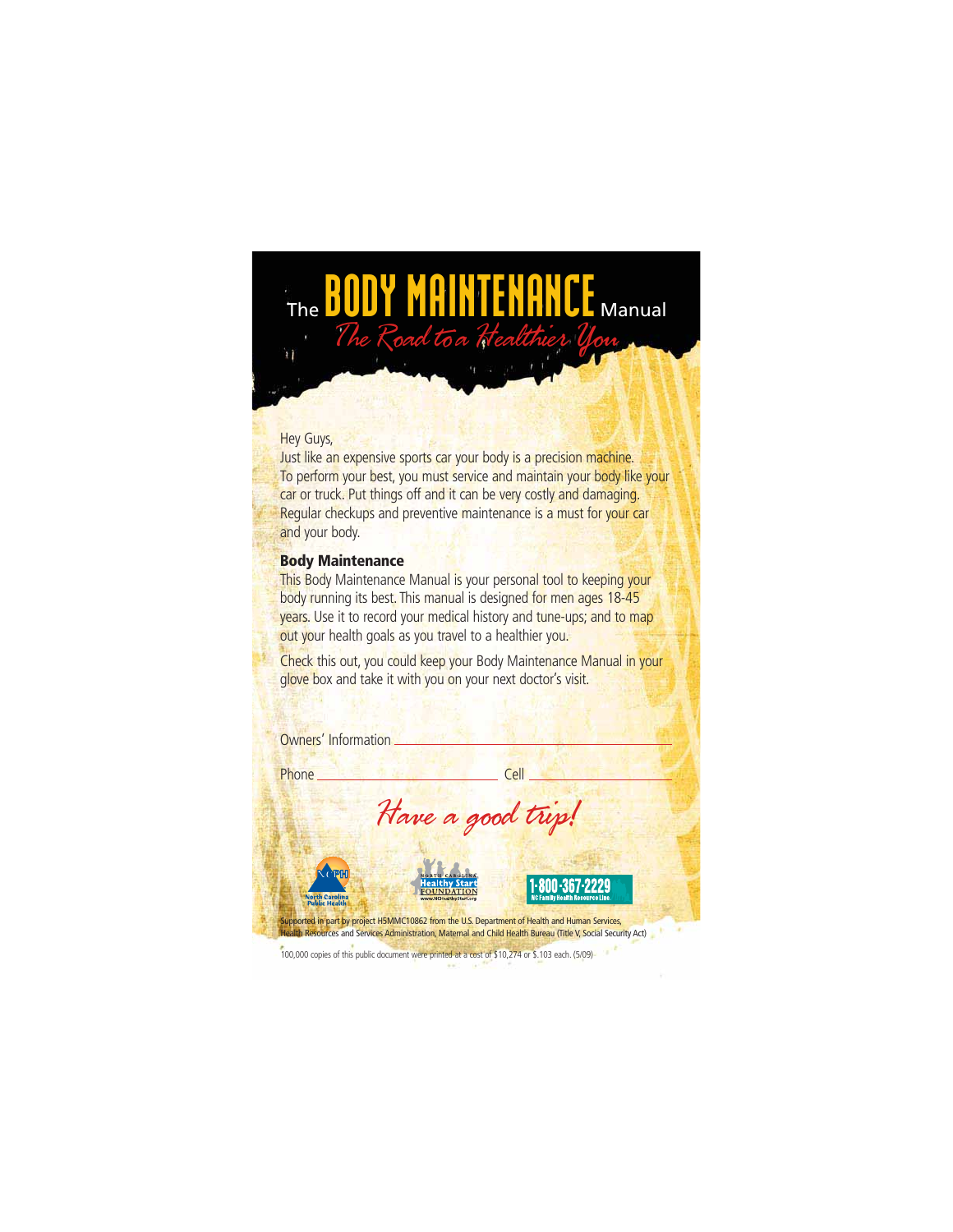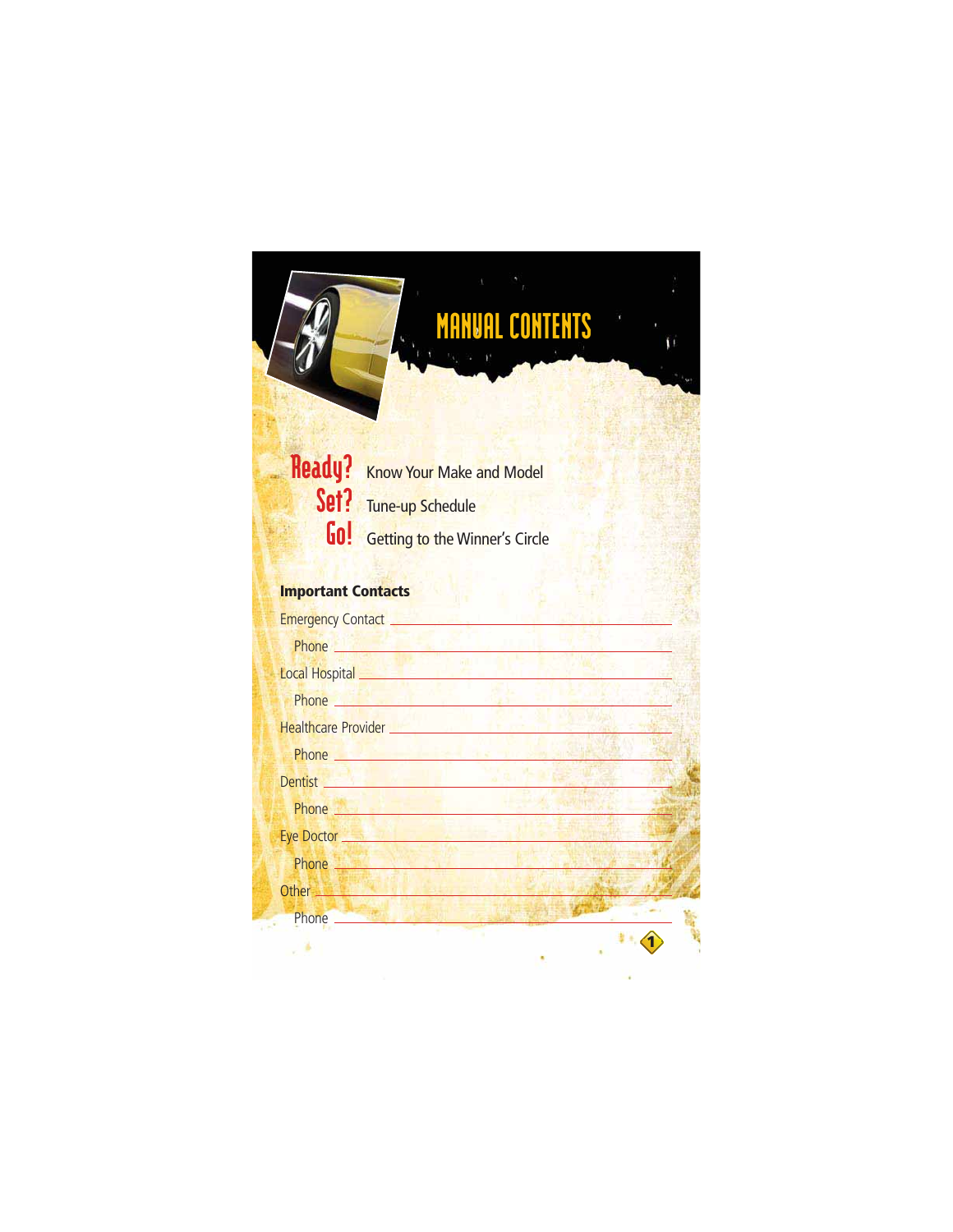## **Ready?** Know Your Make and Model

#### **VEHICLE HISTORY REPORT**

#### **MY BLOOD TYPE**

Mark the box with your blood type. Don't know it? Ask your healthcare provider to check it for you when you get your next blood test.

❏ O+ ❏ O- ❏ AB+ ❏ AB- ❏ A+ ❏ A- ❏ B+ ❏ B-

A simple blood test can let you know if you or your partner have sickle cell disease or if you can pass the sickle cell trait on to your children. You can be tested for free at your local health department. **Call the NC Family Health Resource Line (1-800-367-2229)** for more information.

❏ Sickle Cell Trait ❏ Sickle Cell Disease

#### **MY INJURIES/HOSPITAL STAYS**

| <b>Date</b> | <b>Hospital/City/State</b> |                                                                                      |
|-------------|----------------------------|--------------------------------------------------------------------------------------|
|             |                            |                                                                                      |
|             |                            |                                                                                      |
|             |                            |                                                                                      |
|             |                            |                                                                                      |
|             |                            |                                                                                      |
|             |                            |                                                                                      |
|             |                            |                                                                                      |
|             |                            |                                                                                      |
|             |                            |                                                                                      |
|             |                            |                                                                                      |
|             |                            |                                                                                      |
|             |                            |                                                                                      |
|             |                            | $\label{eq:2.1} \sqrt{2\pi\left(\frac{1}{2}\right)^{2}}\left(\frac{1}{2}\right)^{2}$ |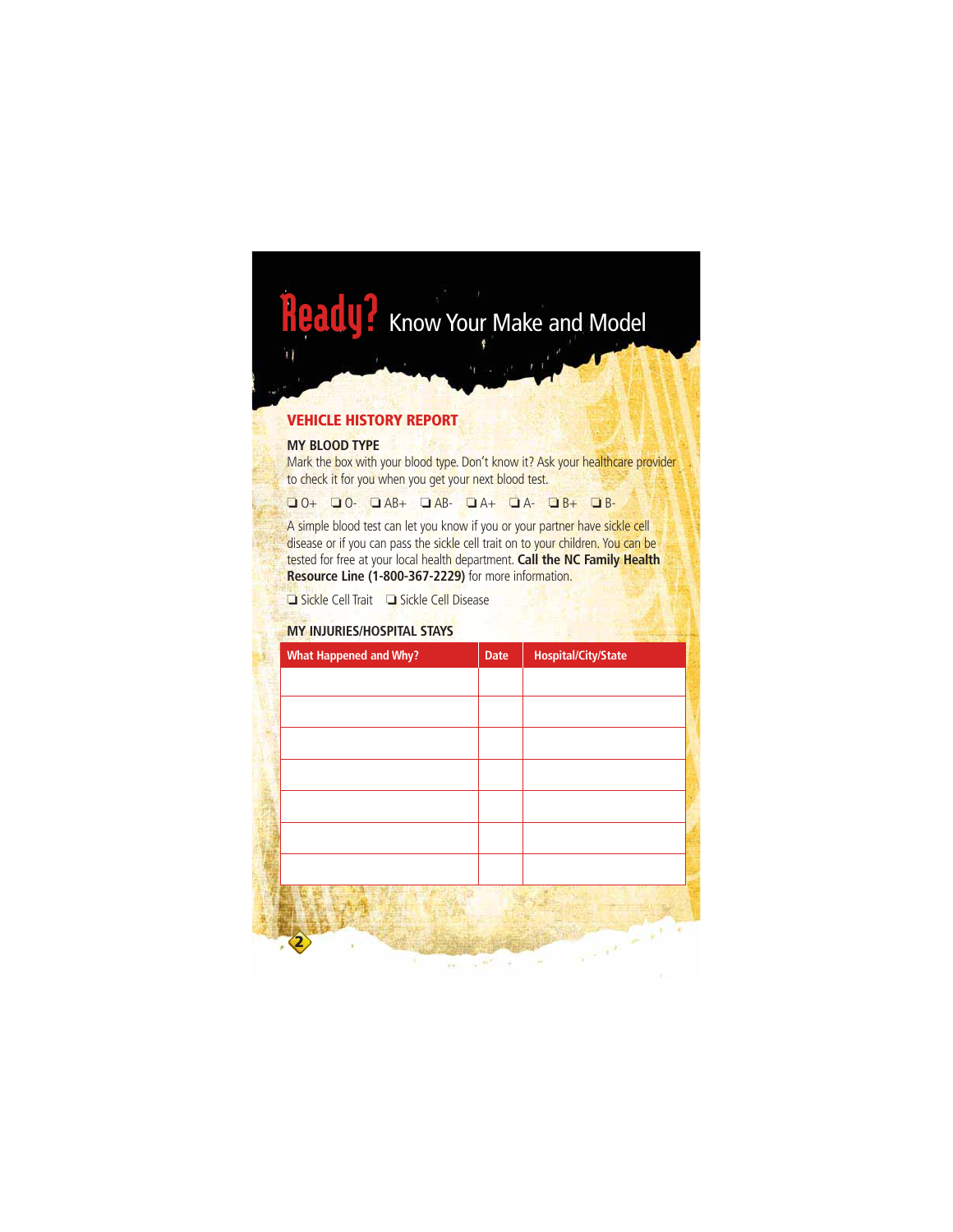

#### **VEHICLE HISTORY REPORT**

Tell your healthcare provider about your family history too.

| Self                  | <b>Family Members</b>                   |
|-----------------------|-----------------------------------------|
| High Blood Pressure   | High Blood Pressure                     |
| $\Box$ Diabetes       | $\Box$ Diabetes                         |
| $\Box$ Heart Disease  | <b>Heart Disease</b>                    |
| $\Box$ Stroke         | $\Box$ Stroke                           |
| $\Box$ Cancer         | Cancer (Colon, Breast, Prostate Cancer) |
| $\Box$ Alcoholism     | $\Box$ Alcoholism                       |
| $\Box$ Mental Illness | $\Box$ Mental Illness                   |

**3**

**Services** 

#### **More About You**

Do you feel stressed or angry? ❏ Yes ❏ No

Do you smoke? ❏ Yes ❏ No

Prescribed medicines I take now:

Allergies:

 $\mathbb{R}^{2n}$  ,  $\mathbb{R}^{n}$  . For  $\sim 20$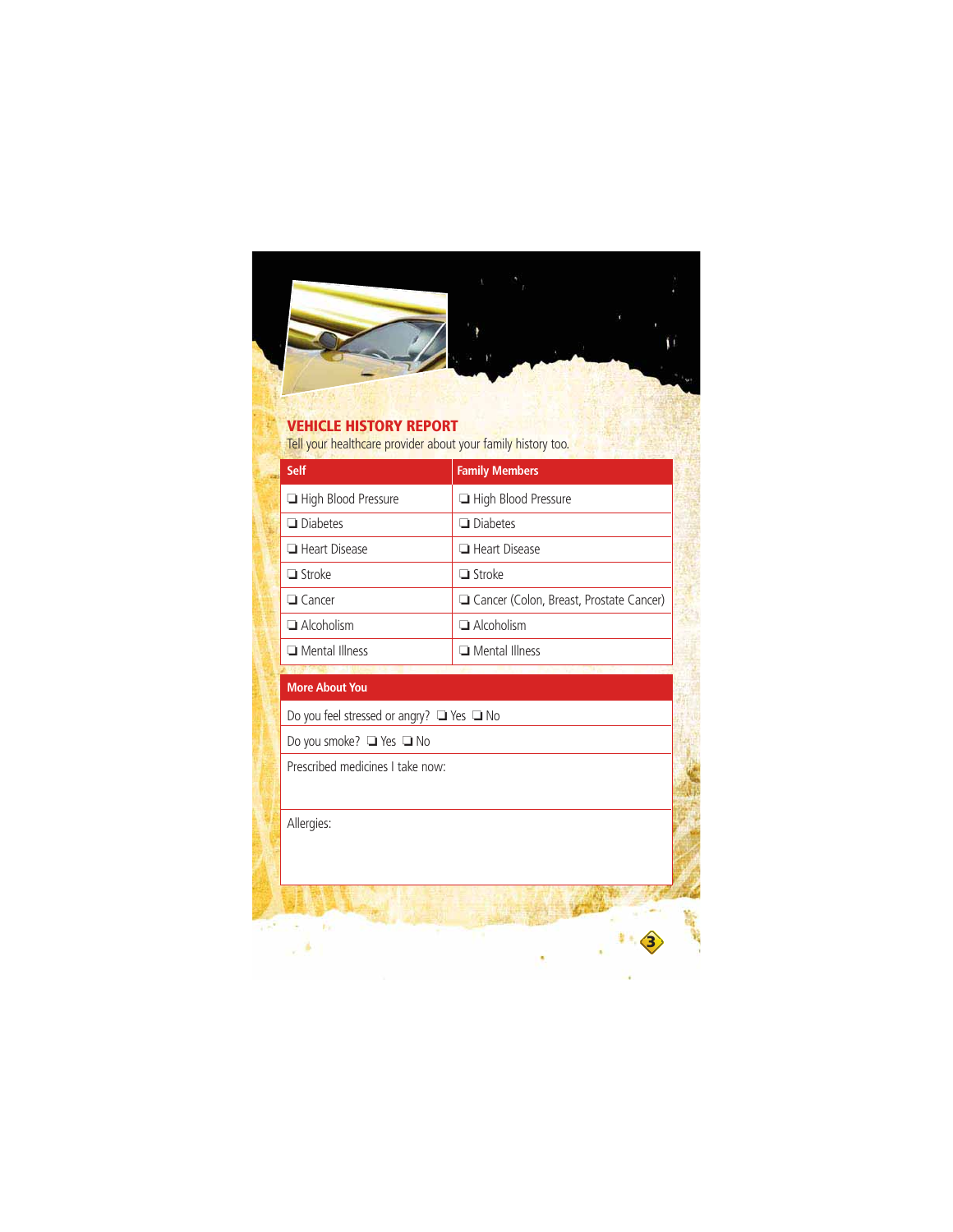## Set?, Tune-Up Schedule

 $\mathbf{H}$ 

#### **KEEP YOUR ENGINE RUNNING CHECKUPS SHOULD BE DONE AT THE RIGHT TIME**

| <b>Maintenance</b><br><b>Schedule</b>                      | <b>Date</b>                                                                         |
|------------------------------------------------------------|-------------------------------------------------------------------------------------|
| Every checkup                                              |                                                                                     |
| Every 2 years starting<br>at age 18                        |                                                                                     |
| Get cholesterol checked<br>regularly starting<br>at age 35 |                                                                                     |
| As directed by your<br>healthcare provider                 |                                                                                     |
|                                                            | $\frac{1}{2} \left( \frac{1}{2} \right)^2 \frac{1}{2} \left( \frac{1}{2} \right)^2$ |
|                                                            |                                                                                     |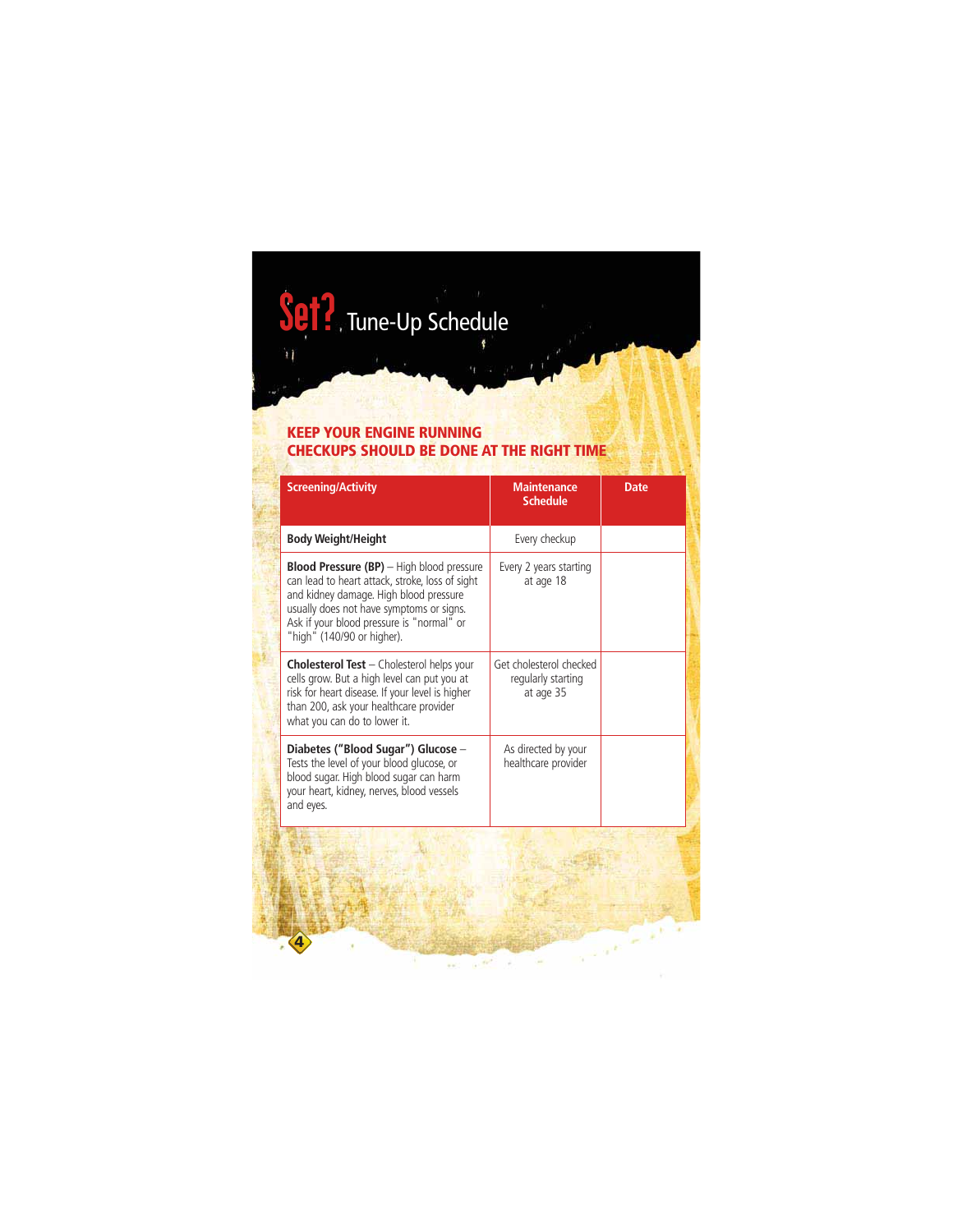

 $\mathcal{A}$  $\mathcal{F}(\mathbf{r})$ 

 $\sim$   $^3$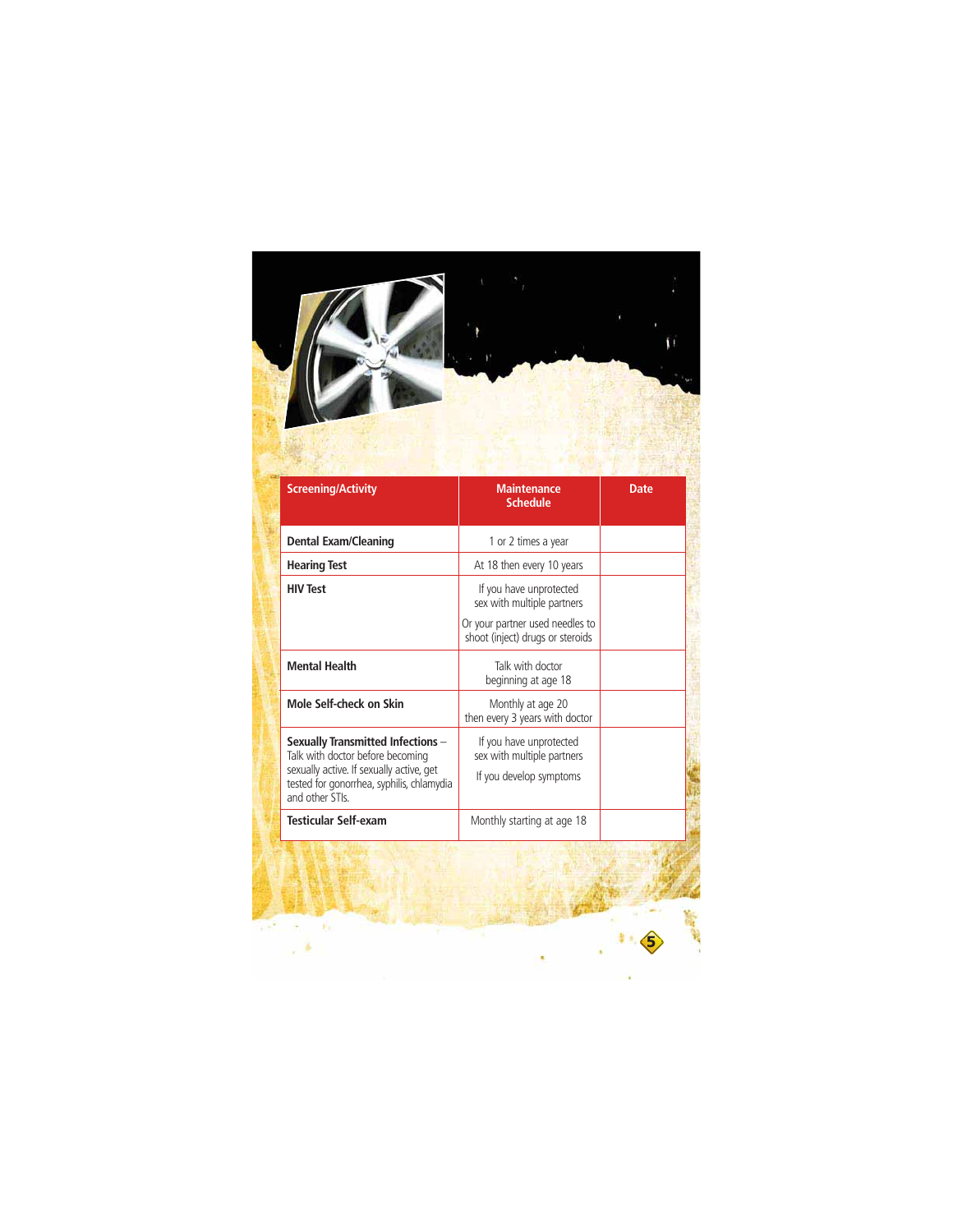# Set?. Tune-Up Schedule

#### **PREVENTIVE MAINTENANCE**

Vaccines protect you from some diseases. Ask your healthcare provider which shots you need. Write down the date you get each shot or dose.

| <b>Date</b> | Date                                     |  |
|-------------|------------------------------------------|--|
|             |                                          |  |
|             |                                          |  |
|             |                                          |  |
|             |                                          |  |
|             |                                          |  |
|             |                                          |  |
|             | $\sim e^{2\pi i \left( 2\pi \right) /2}$ |  |
|             |                                          |  |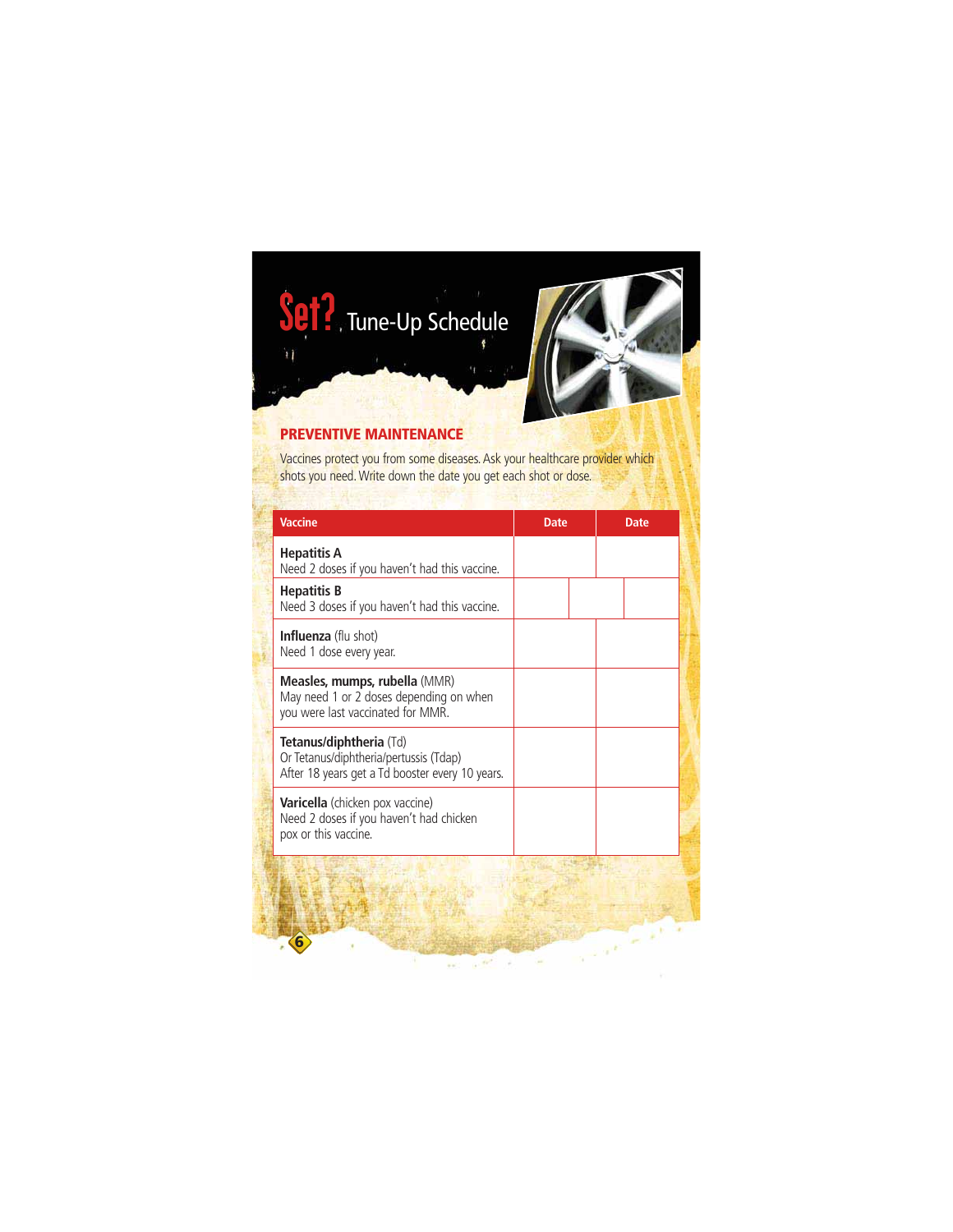

**How many passengers?** Are you having unprotected sex? If you are, you could become a dad. Are you ready? Do you use condoms? Can you say no?

 $\sim$  $\mathbf{r}$ ٠ v

**7**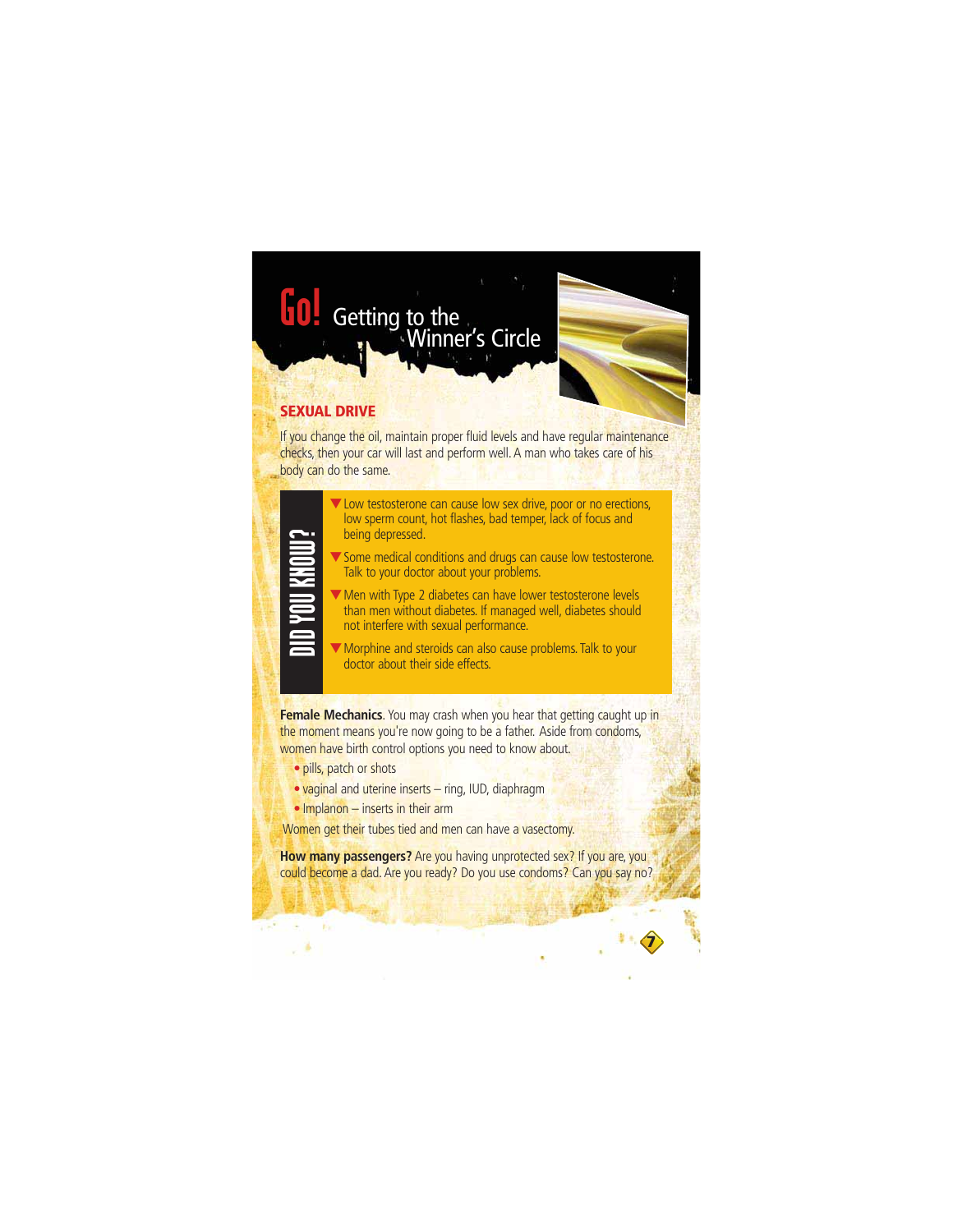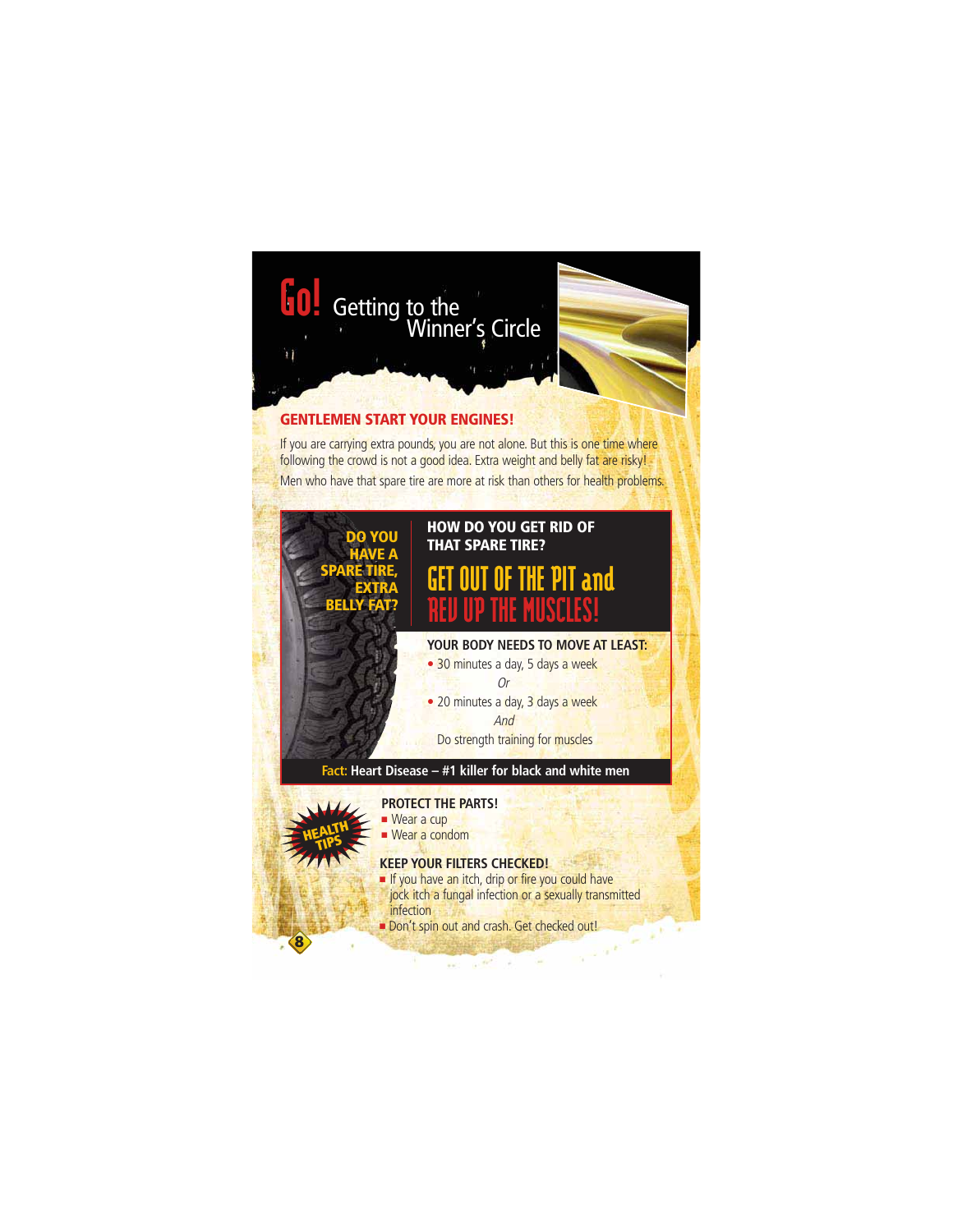